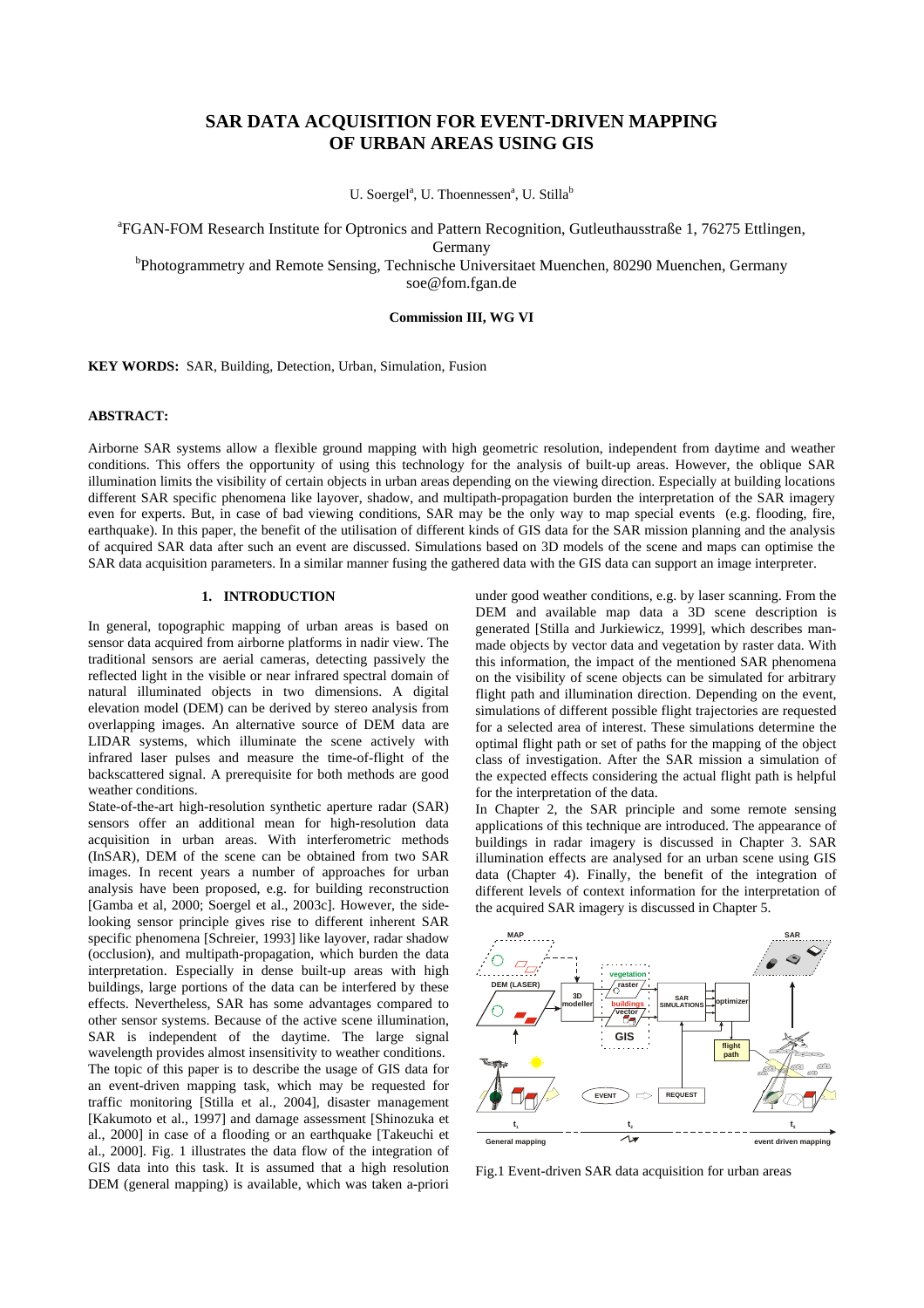### **2. SAR AND INSAR PRINCIPLE**

Airborne or spaceborne SAR sensors provide a 2D mapping of the scene in the radar frequency domain. Large areas on the ground are illuminated with radar pulses in an oblique sidelooking manner. Because of the larger wavelength  $\lambda$  compared to aerial images, the SAR signal is usually not attenuated by scattering with particles in clouds, smoke or even rain. The choice of a large  $\lambda$  (e.g. 70 cm) even offers the opportunity of penetrating the soil through tree foliage. The range resolution depends on the signal bandwidth. The distance between the sensor and a point target is obtained by correlating the received signal with the complex conjugated transmitted signal [Bamler and Schaettler, 1993]. With this matched filtering all contributions of a certain target can be integrated into the correct range cell. This so-called range compression is carried out for each range bin of the SAR image.

The angular resolution of a radar antenna of aperture *D* at a range *r* is approximately *r*⋅λ*/D*. Hence, for remote sensing purposes very large antennas would be required for an appropriate azimuth resolution. This problem is overcome with the synthetic aperture technique. Along the flight path, many overlapping radar measurements are carried out and stored. Each of them can be thought of being collected by one element of a large synthetic array antenna at the same position. In many subsequent measurements the signal of a certain point target is mapped to different ranges cells (range migration). High azimuth resolution is achieved by a coherent integration of these distributed signal contributions to the correct image position. For this purpose, the Doppler frequency is exploited, which is caused from the relative motion between sensor and scene.

The characteristics of the received SAR data depend e.g. on signal properties (wavelength, polarization, transmit power), object properties (e.g. roughness of surface, dielectric constant of material), the distance between sensor and scene (the SNR is indirect proportional to the third power of the range), and the viewing geometry (e.g. the incidence angle). In case of natural scenes, the obtained signal is modelled to be the superposition of the contributions of many independent scatterers inside a resolution cell. In urban scenes, this assumption does not hold everywhere, e.g. due to specular reflection and multi-bounce propagation at building faces and edges. Because of the twodimensional sinc-curve of the SAR system impulse response, dominant point targets appear as bright stars in the image that may cover the signal of neighboured objects over wide areas. In general, the mapping of a certain urban area is heavily dependent on aspect and elevation angles [Dong et al., 1997].

In urban scenes, the analysis of the SAR scattering matrix [Guillaso et al., 2003] is useful e.g. to discriminate of manmade objects from trees or bushes. However, for this purpose several SAR images of different polarization (e.g. HH, VV and HV) have to be acquired.

For InSAR processing at least two SAR images taken by antennas separated by a baseline orthogonal to the flight directions are required [Rosen et al., 2000]. The different distances of a ground point to the antennas result in a phase difference of the received signals from which a DEM can be calculated. Assuming a constant noise floor, the DEM accuracy varies locally depending mainly on the SNR, which is estimated from the coherence (correlation) of the complex SAR images.

SAR data are acquired in the so-called slant range geometry and have to be orthorectified in a post-processing step. In case of a magnitude SAR image, an external DEM is incorporated for precision geocorrection. InSAR data are orthorectified using the

InSAR DEM, whose local varying accuracy has to be considered for this purpose.

Fig. 2a,b illustrate InSAR magnitude and DEM data covering a part of the test area (Karlsruhe, city centre and University campus). Dark areas of the magnitude image (= poor SNR) coincide with noise in the DEM. The data was acquired from about 5 km distance in the X-band ( $\lambda = 3$  cm), range direction is top-down, with off-nadir angle  $\theta = 57^{\circ}$ . The geometric resolution is about 1m in range and 0.75m in azimuth direction. The reference LIDAR DEM superimposed with map data is shown in Fig. 2c for comparison.



Fig. 2: a,b) InSAR data in slant range (a) magnitude, b) DEM); c) LIDAR DEM superimposed with building (red) and road layer (green).

# **3. BUILDINGS IN SAR IMAGERY**

For discussion of the appearance of buildings in SAR imagery, the highlighted part of the slant range magnitude image shown in Fig. 2a was transformed into a ground projection (Fig. 3a). Usually a flat scene is assumed for geocoding of SAR images, if no InSAR DEM or external DEM/DTM is available. Fig. 3b shows for comparison the same area of the LIDAR DEM. Both images are overlaid with the map data. The extension of the investigated area is about 400m x 270m.

Buildings appear shifted towards the sensor (range direction is top-down) in the SAR image, e.g. buildings *D* and *E* in the middle. This is caused from the layover effect: because of the side-looking illumination and the wide antenna beam width in elevation, objects located at different positions but with the same distance to the senor are mapped to the same resolution cell. At building locations a signal mixture from the roof, the walls and the ground is the consequence. If no dominant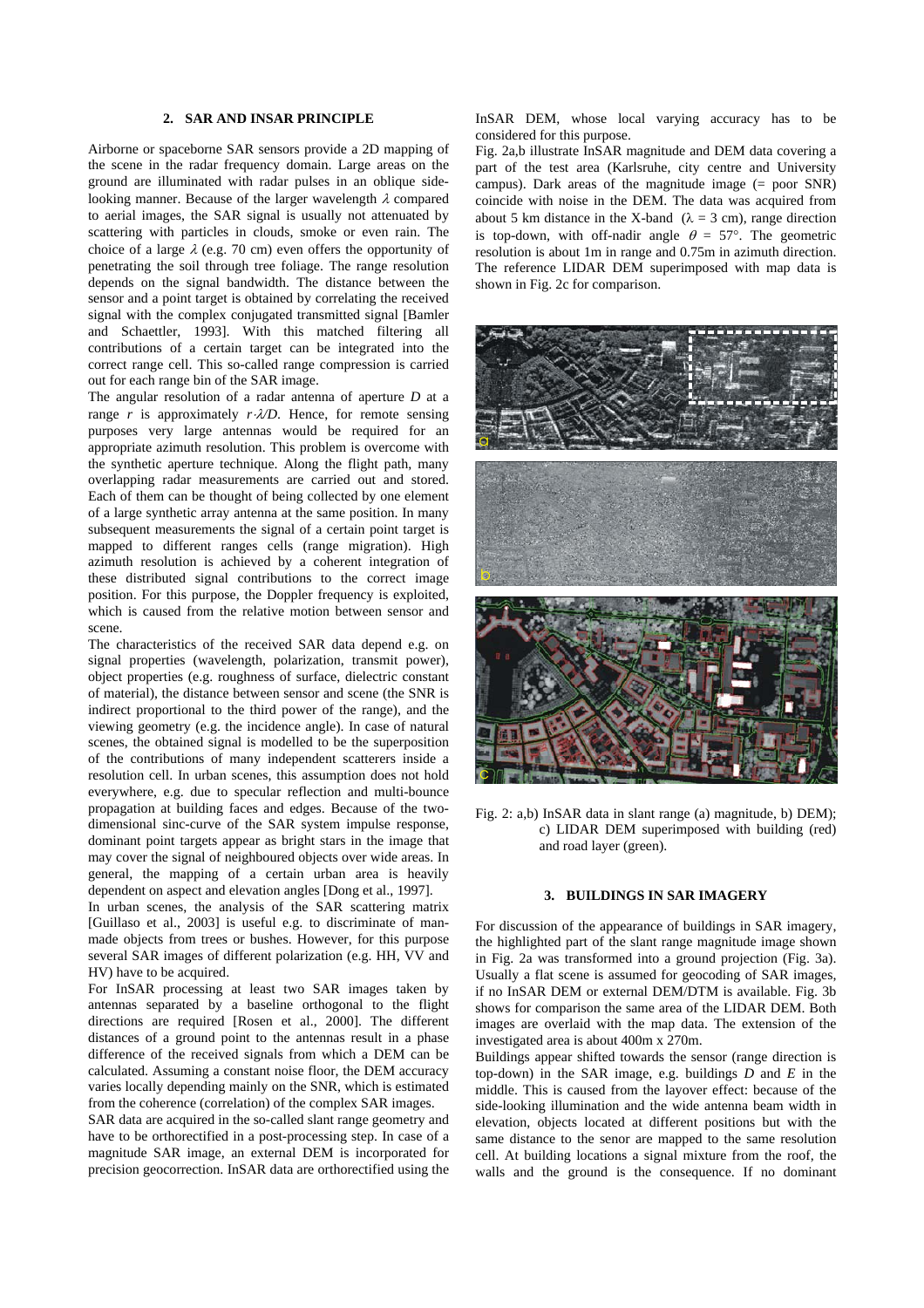scatterers are involved, the signal contributions of different objects can hardly be separated analysing a single SAR image alone. The InSAR DEM is unreliable in layover areas. Layover is a major hindrance for the analysis of SAR data in urban areas, e.g. for building reconstruction.



Fig. 3: a) ground range magnitude image and building layer (red); b) DEM and vector map (roads: green).

The choice of a large viewing angle minimizes layover effects. But, large viewing angles lead to extended occlusion areas, caused by the cast shadow from elevated objects on the ground behind. From shadow regions, no signal is returned to the sensor. Therefore, these areas in the SAR data contain no information but noise only. The choice of the viewing angle in a dense urban area is a trade-off between layover and shadow effects [Soergel et al, 2003a].

Since the viewing angle is known, the building height can be determined from the size of layover or shadow areas. However, these features are often disturbed by the signal of other objects.

Parallel to the sensor track orientated building walls together with the ground in front of them build a so-called dihedral corner reflector: the signal is reflected back to the sensor by double-bounce scattering. The path length is identical for all double-bounce signals, causing bright lines in azimuth direction in the SAR image located at the building footprints (e.g. at buildings *F* and *G*). At building *I* a dihedral corner is build from the tall main building and the flat roof of the entrance hall.

Another kind of dominant scattering frequently observed in urban areas is specular reflection, e.g. at the roof structures on buildings *B* and *J*. These single-bounce signals can be discriminated from double-bounce scattering by their polarimetric properties [Guillaso et al., 2003].

In case of a small radar signal wavelength like X-band, there is a significant influence of trees on the visibility of buildings. For example, building *K* is occluded from a large tree, which also covers some small buildings of group *H* in front by layover.

### **4. CHOICE OF OPTIMAL SAR ACQUISITION PARAMETERS**

It is essential to determine a-priori the optimal SAR acquisition parameters in order to minimize the influence of layover and shadow for a selected area of interest or an object class. For this purpose, GIS data are required. Here, we focus on best effort mapping of buildings and roads by SAR for the test area shown in Fig. 3b.

Based on the DEM, layover and shadow are simulated [Meier et al., 1993]. From the sensor position, the DEM grid is sampled in range direction. Layover and shadow regions are detected analysing the distance and the viewing angle. By intersection of these results with the map data, the affected areas of buildings and roads are identified.

In order to find the best SAR parameters the simulations were systematically repeated with varying aspect angles  $\alpha$  and viewing angles  $\theta$  (Fig. 4). About 650 simulations have been carried out for the entire test site [Soergel et al, 2003b].



Fig. 4: Simulation of SAR phenomena layover and shadow

With the given sensor parameters, only 43% of the building roof area and about 20% of the road area can be sensed without distortions by layover and shadow. These numbers increase to 86% for roofs and 62% for roads in case of a combination of four chosen SAR acquisitions (Tab. 1).

| <b>SAR</b> measurements |      |      |      |      |
|-------------------------|------|------|------|------|
| Undistorted roof area   | 51.6 | 72.8 | 81.5 | 86.5 |
| Undistorted road area   | 39   |      | 55.6 |      |

Table 1. Portion of roof and road areas visible without distortions for several SAR acquisitions in per cent.

Two simulation results for the same area as shown in Fig. 3b are depicted in Fig. 5a,b. The first simulation was carried out with the parameters of the acquired InSAR data and the other one for an aspect angle from the right with same carrier altitude and viewing angle. The dependence of SAR data acquisition from the aspect angle can clearly be observed comparing e.g. the shadow and layover areas caused by the buildings *D* and *E*.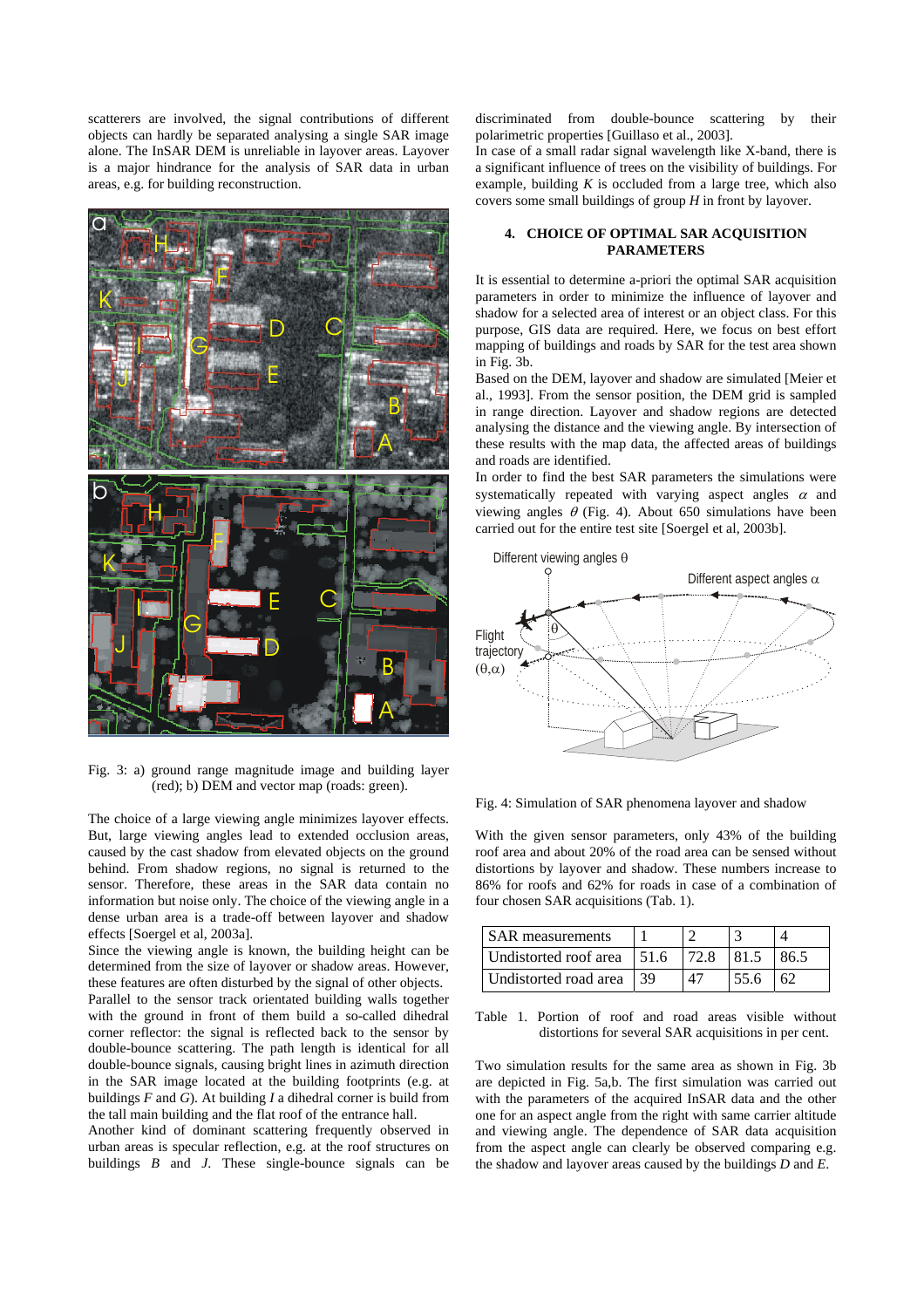

Fig. 5: a) simulation result for given SAR parameters (illumination from top): layover (white), shadow (black) layover and shadow (dark gray), and reliable data (bright gray) b) simulation for illumination from left.

### **5. ANALYSIS OF SAR DATA OF DENSE URBAN SCENES**

The interpretation of SAR imagery in dense urban scenes without context information is often difficult even for experts. An important task in case of disaster monitoring is the detection of changes, e.g. damaged buildings and infrastructure. However, context information is usually not available for all areas at the same level. The benefit from integrating GIS data in the analysis will be discussed for different levels of available data in the GIS:

#### **5.1 2D map data**

In the simplest case the availability of a vector map containing a layer with building footprints is assumed. According to the sensor parameters, the building footprints can be transformed into the SAR images. The lack of height information leads to a shift of the transformed footprints similar to Fig. 3a. However, due to this shift the layover regions at the buildings are clearly visible. These areas could be e.g. excluded from the calculation of the building height from the InSAR DEM (Fig. 6b). The road layer of a vector map is useful for the discrimination of roads from cast shadow of buildings.

# **5.2 2D map data and mean building height**

Using height information, the accuracy of the projected footprint positions is enhanced. Here, the mean height was determined by averaging the LIDAR data inside the building footprints. Fig. 6a shows the transformed footprints superimposed on the slant range magnitude image. The footprints of buildings, e.g. building D and E, are now correct. Due to the height difference, the two parts of building I appear at the same location in the SAR image.

The change detection capabilities for urban structures from SAR images can be demonstrated e.g. with buildings B and C. Some parts of these buildings are missing in the map (Fig. 3b), because they have been built after the map production. At the related SAR image positions, some building structures can be identified.

With the method described in section 4, layover and shadow areas can be predicted for the slant range geometry as well. The predicted shadow is useful for the discrimination between the cast shadow from buildings and other low backscatter areas like roads. By intersecting the road layer and the predicted layover areas, those bright objects on the road not coinciding with layover are hints to vehicles.

A further step is a simulation of SAR data. Because SAR images depend on the scene geometry and material properties, a complete simulation should address these features [Franceschetti et al., 1992]. But, usually detailed information about the materials e.g. of building roofs is not available. However, the image interpretation can benefit from simulations based on geometric properties alone. Fig. 6c shows the simulation result for the magnitude image. The appearance of the simulated and the acquired images differ noticeable, because besides the material properties the roof structures and the vegetation are not considered. Nevertheless, layover and occlusion areas are clearly visible.

# **5.3 LIDAR DEM**

In order to reduce the deviations between the simulated and the acquired data, additional context knowledge is required. A high resolution LIDAR DEM provides information about the roof structure of the buildings. Furthermore, the vegetation impact of the object visibility in SAR data can be considered [Soergel, 2003a]. The wavelength dependency of the volume scattering inside tree or bush foliage can be taken into account by the choice of the suitable LIDAR data mode. For radar signals with short wavelength, first-pulse data is appropriate, while lastpulse data is advantageous in case of a larger radar wavelength. The simulation result depicted in Fig. 6d was based on the firstpulse DEM shown in Fig. 3b.

Comparing Fig. 6c and 6d, the influence of vegetation on the SAR mapping seems to be large even in urban areas. The signal contribution caused by the geometry of roof structures is now considered. The impact of material properties on the backscatter cannot be taken into account. Therefore, some buildings and the place in the middle appear darker in the acquired data. For example, a flat roof made of concrete shows up black in the magnitude image, because the signal is reflected away from the sensor at the smooth surface. Furthermore, the influence of dominant scattering is not covered with this kind of simulation. However, an image interpreter may benefit from such a visualization, e.g. for spotting damaged buildings.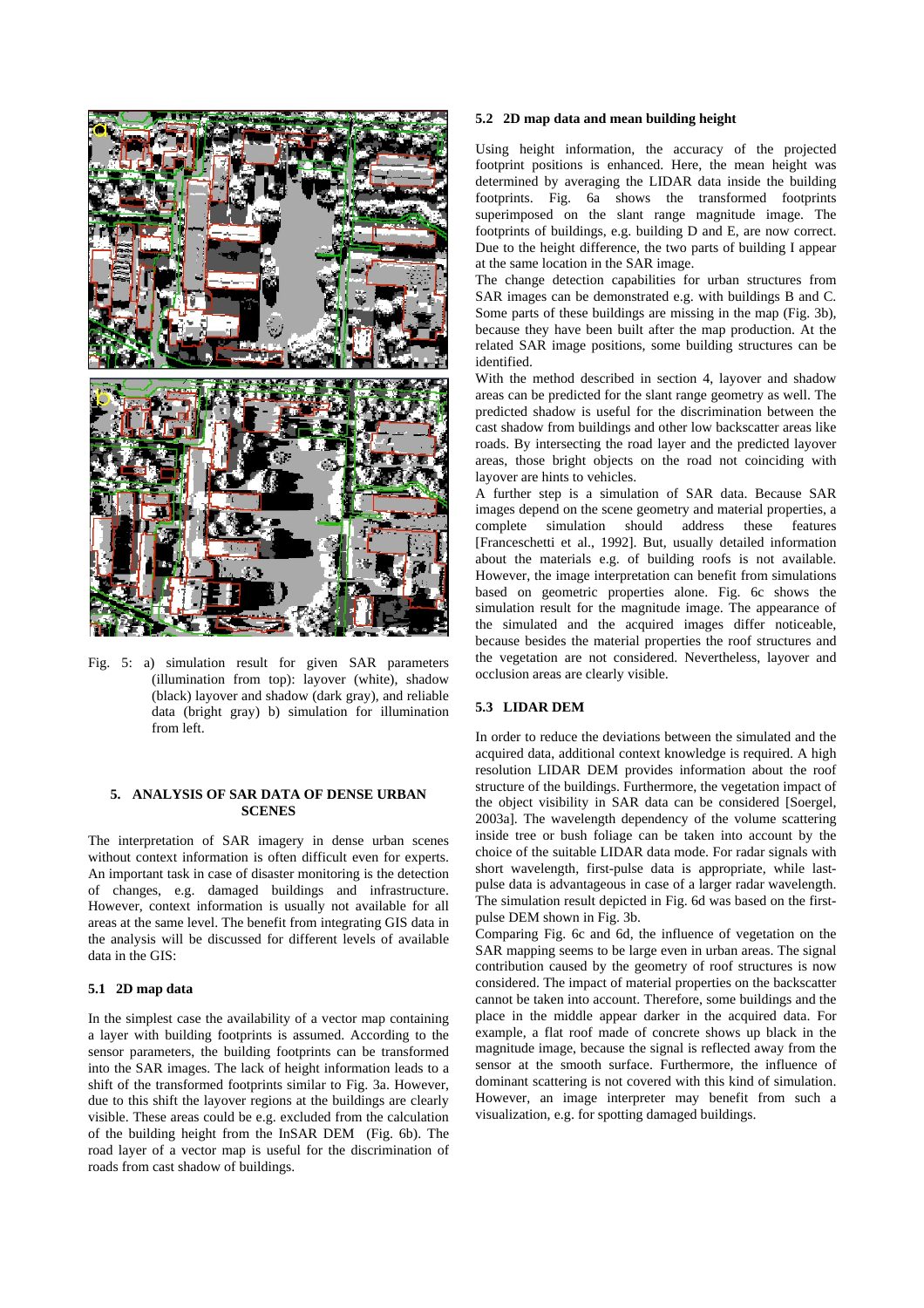

# **5.4 3D city model**

In order to address salient line scatterers a vector representation of the object planes is required. Three dimensional city models provide such information. Here, the buildings were reconstructed using the LIDAR DEM and the building footprints [Stilla and Jurkiewicz, 1999].

From this vector data, possible locations of double-bounce effects and specular reflection are identified. In the first case, vertical building planes oriented towards the sensor are segmented. Building planes with a normal pointing to the sensor cause specular reflection. In both cases, occlusion from other objects in front is considered. The detected structures at building walls and roofs, e.g. the salient superstructures on buildings *B* and *J*, are shown in Fig. 6f. They match well with bright lines in the acquired data (Fig. 6e). The image interpreter may benefit in many ways from this kind of information. For example, the bright line below building *E* is actually caused by a double-bounce event and therefore located at the true position of the building footprint. The absence of predicted line scatterers or the appearances of additional ones are hints to changes in the scene. Furthermore, the polarimetric behaviour of the mapped objects can be predicted from the plane orientations e.g. of the building structures.

## **5.5 Fusion of multi-aspect SAR data**

By a fusion of multi-aspect SAR data e.g. occlusion (shadow) areas can be filled and layover effects can be compensated. In general, the data fusion might be carried out at the iconic or the symbolic level. In the iconic case, often the orthorectified SAR imagery are fused, e.g. by choosing the brightest amplitude pixel or the DEM value with best coherence.

This method has some drawbacks. Firstly, if an InSAR DEM is used for orthorectification, straight object contours might not be mapped to straight lines on the ground, because of noise present in the DEM. Additionally, very high georeferencing accuracy is a prerequisite for such pixel-based fusion. Therefore, we recommend to carry out first the object segmentation in the slant range data, use this result for smoothing the InSAR DEM and to transform the symbolic description together with the related iconic ´texture´ [Soergel et al., 2003c]. In such a way the mapping accuracy can be increased, by smoothing the InSAR DEM. For example, the maximum likelihood height estimate of a flat roofed building is the average of the corresponding DEM values. Secondly, an iconic fusion alone can hamper image interpretation, because object features like cast shadow areas might disappear. Hence, an additional fusion at the symbolic level seems to be advantageous.

With respect to the fusion of context data like maps and aerial images with SAR imagery we prefer the transformation of the reference data into the different slant range geometries and to superimpose it on the SAR data as shown above. In such a way linear structures can be compared with their slant range counterparts independently in each image.

#### **6. CONCLUSION**

Fig. 6: a, b) slant range magnitude (a) and phase (b) image overlaid with footprints transformed using mean building height; b) simulation result based on building footprints and mean height; c) simulation result based on LIDAR DEM; d) image a) together with detected line scatterers (yellow); e) LIDAR DEM, map and line scatterers (yellow).

In case of bad weather conditions or smoke, which do not allow taking useful data by aerial images or LIDAR a mapping using SAR is still possible. The side-looking illumination by SAR causes inherent artefacts particularly in dense urban areas. Usually some parts of the urban scene remain invisible using a single SAR data set. An analysis of multi-aspect SAR data offers an improvement of the results. The SAR acquisition